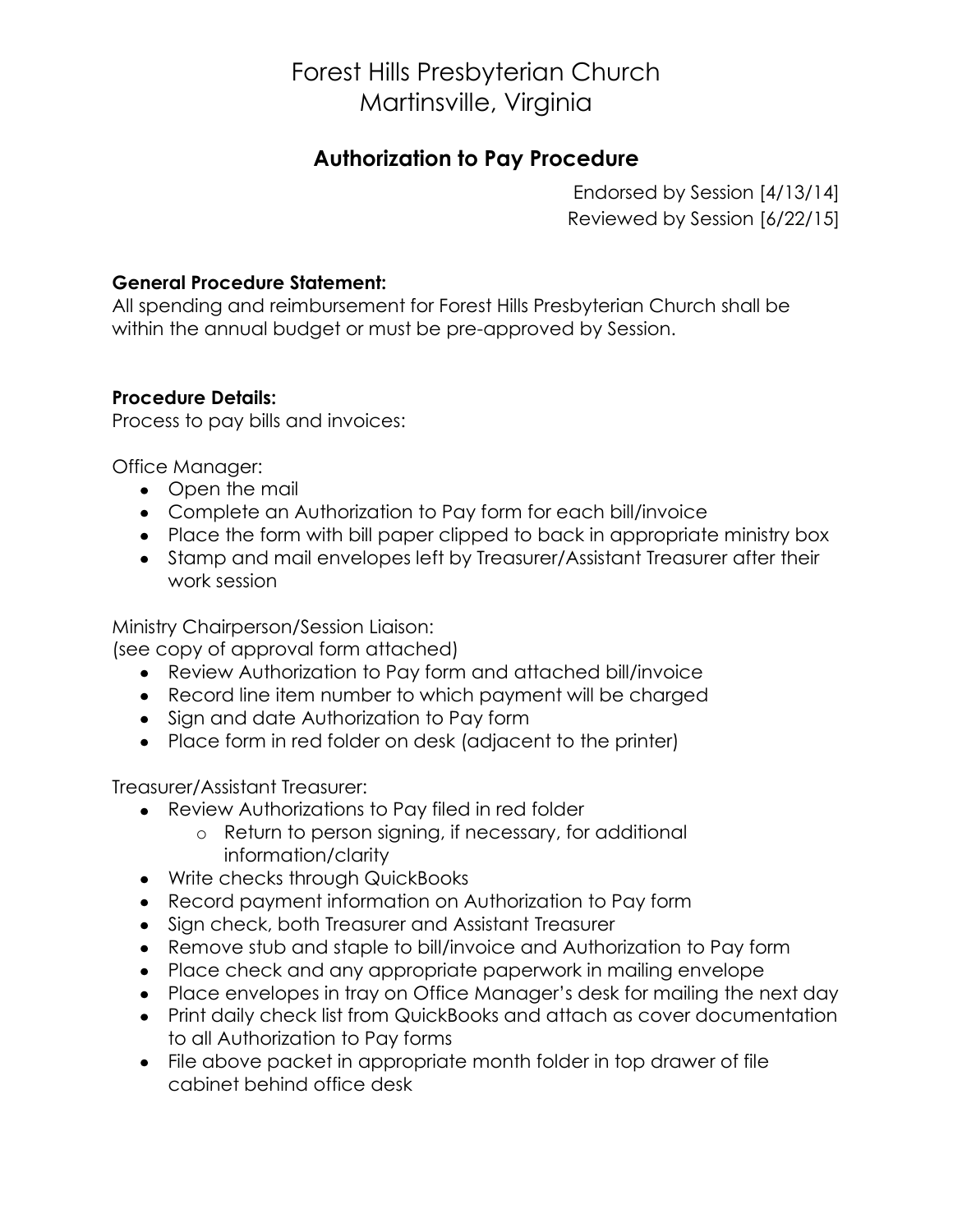# Forest Hills Presbyterian Church Martinsville, Virginia

Process to pay reimbursements:

- The Ministry Chairperson/Session Liaison shall:
	- o Receive receipts from members requiring reimbursement
	- o Complete the Authorization to Pay form
	- o Note the event and date of event for which reimbursement is requested
	- o Sign and date Authorization to Pay form
	- o Place form in red folder on desk (adjacent to the printer)

Payroll:

The payroll is paid twice a month for the 15<sup>th</sup> and the end of month. The pay checks or direct deposits are generated by the Treasurer/Assistant Treasurer on their work session prior to the pay date. The DCE provides the Treasurer a record of the nursery attendant's hours. The pastor provides the Treasurer a record of the Office Manager's hours. A record packet of each payroll is kept in the file cabinet behind the office desk.

**Notes:** Revised by Finance/Stewardship Ministry 4/13/14